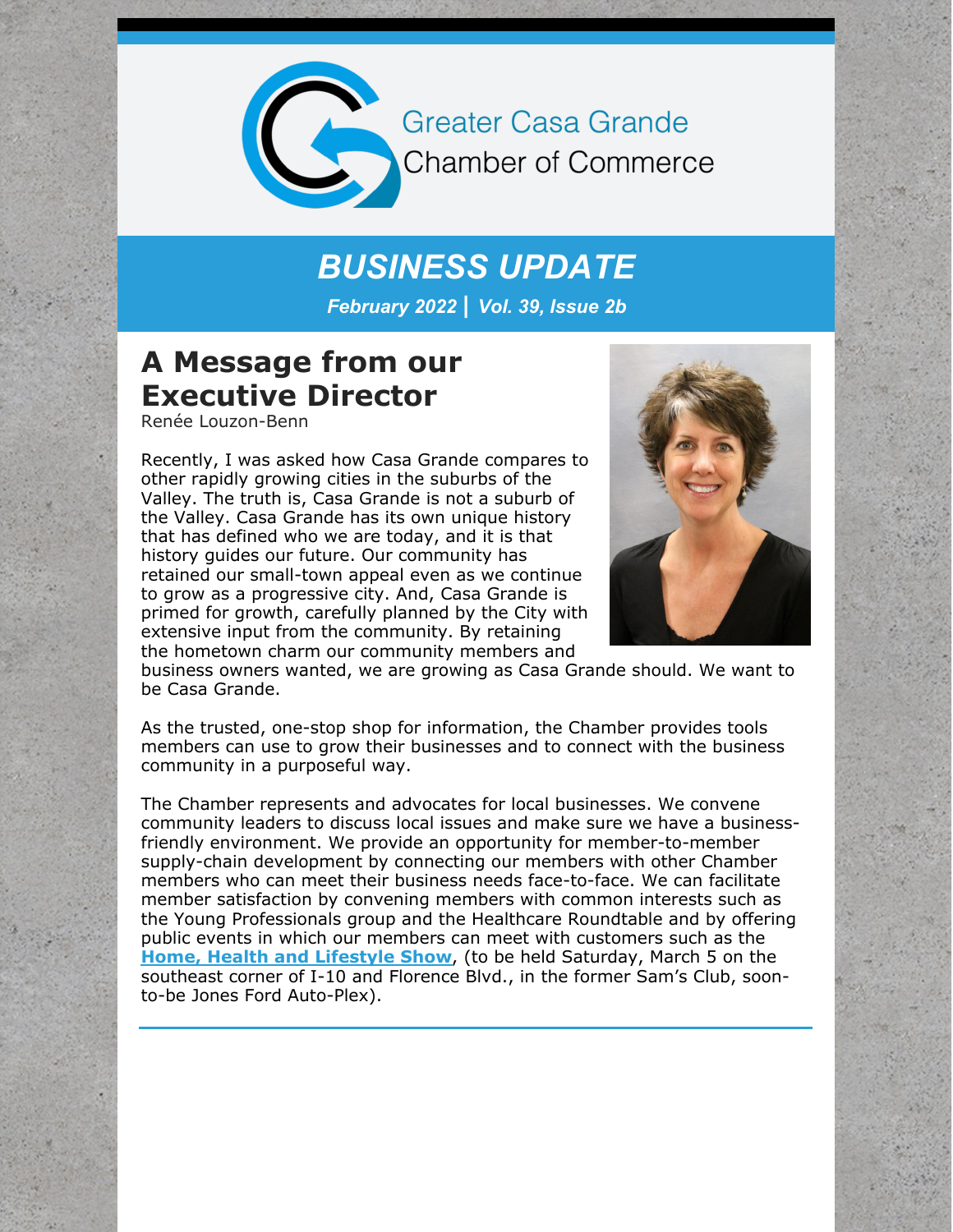

# **LIVE HERE SERVE HERE!**

Part time employment with full time benefits and training in over 50 career fields. Contact your nearest recruiter or Text GUARD to 462769.

**O** POAZNGTEAM nationalguard.com/arizona

### **Business of the Week Sun Life Health - Family [Dentistry](https://www.sunlifehealth.org/location/casa-grande-family-dentistry/)**



[Congratulations](https://www.sunlifehealth.org/our-services/health/dentistry/) to Business of the Week, **Sun Life Health - Family Dentistry**, where they understand the important connection between healthy teeth and healthy bodies. Demonstrating commitment to the overall health of their patients, they provide family and pediatric dental services at two locations in **Casa [Grande;](https://www.google.com/maps/search/Casa+Grande;+865+N.+Arizola+Rd?entry=gmail&source=g) 865 N. Arizola Rd**. and **1864 E. [Florence](https://www.google.com/maps/search/1864+E.+Florence+Blvd?entry=gmail&source=g) Blvd**.

They offer an array of dental services including preventative, restorative, pediatric, emergency dental care, cosmetic and specialty care. In addition, the Sun Life dentistry experts believe in open communication with their patients so all are aware of the options and can then best choose the right dental treatment plan.

For more information, please contact Sun Life Family Dentistry at 520-381- 0381 and tell them the Greater Casa Grande Chamber of Commerce sent you.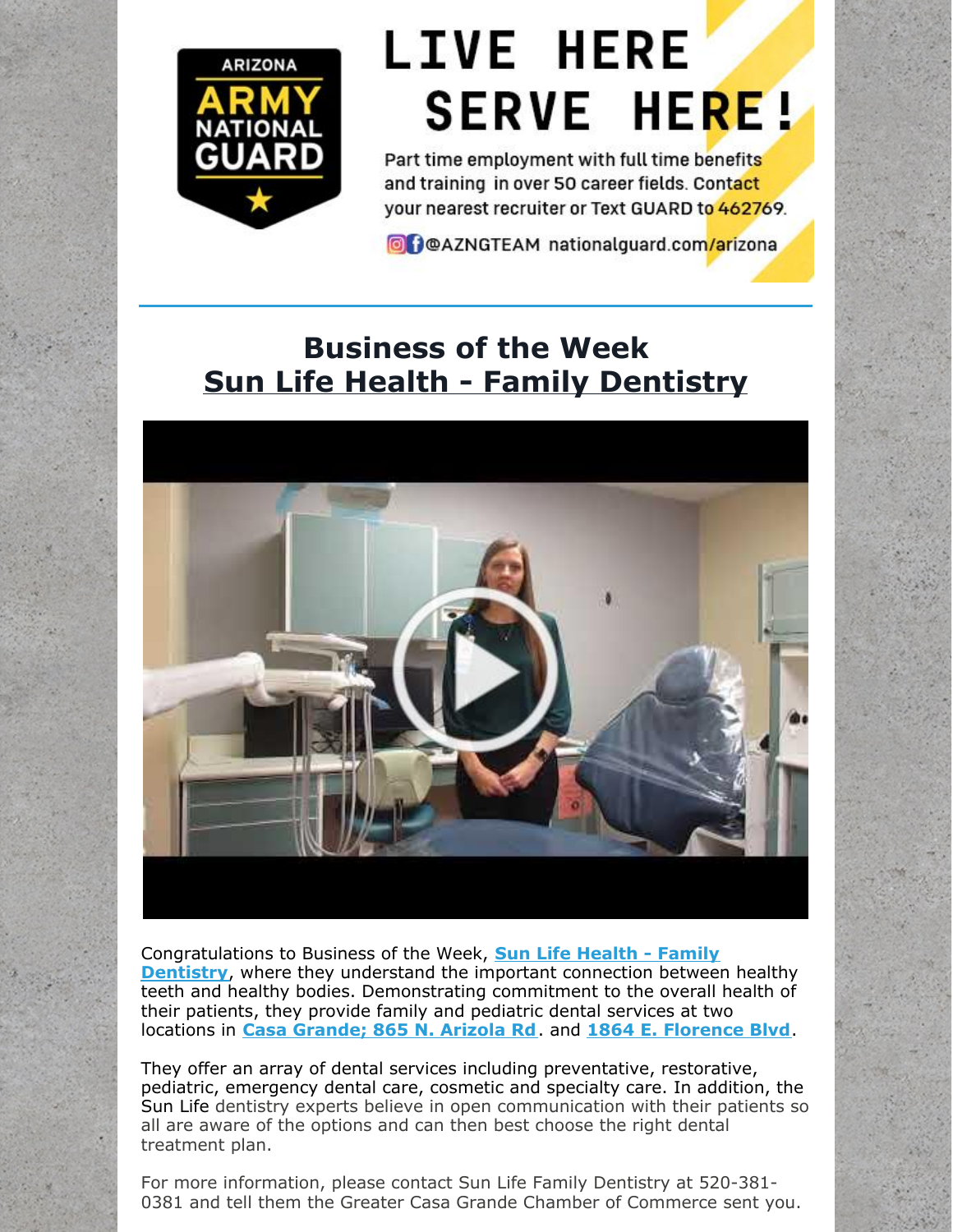#### **Upcoming Chamber Events**

**Register prior to the event on our website by clicking the event links**

#### **[February](https://cca.casagrandechamber.org/EvtListing.aspx?dbid2=AZCAGR&evtid=29543&class=E) Business After Hours**

Wednesday, February 23, 2022 - 5:15pm - 7:00pm Co-hosted by Best Western Plus Casa Grande Inn & Suites *and* Texas Roadhouse at Best Western Plus Inn & Suites, 1918 E. Florence Blvd.

 $\sim$  Make business connections! Food, drinks and fun!  $\sim$  50/50 and Door Prize Drawings (tickets are cash only)

#### **Registration is Open!**

**Annual Home, Health & [Lifestyle](https://cca.casagrandechamber.org/EvtListing.aspx?dbid2=AZCAGR&evtid=26781&class=E) Show Saturday, March 5, 2022 - 10:00am - 2:00pm**



#### **Upcoming Ribbon Cuttings**

**aps** 

**[APS](http://www.aps.com)** Electric Vehicle [Charging](http://www.casagrandeaz.gov) Stations at the **City of Casa Grande** Thursday, February 17, 1:30pm

<u>asa Grande</u>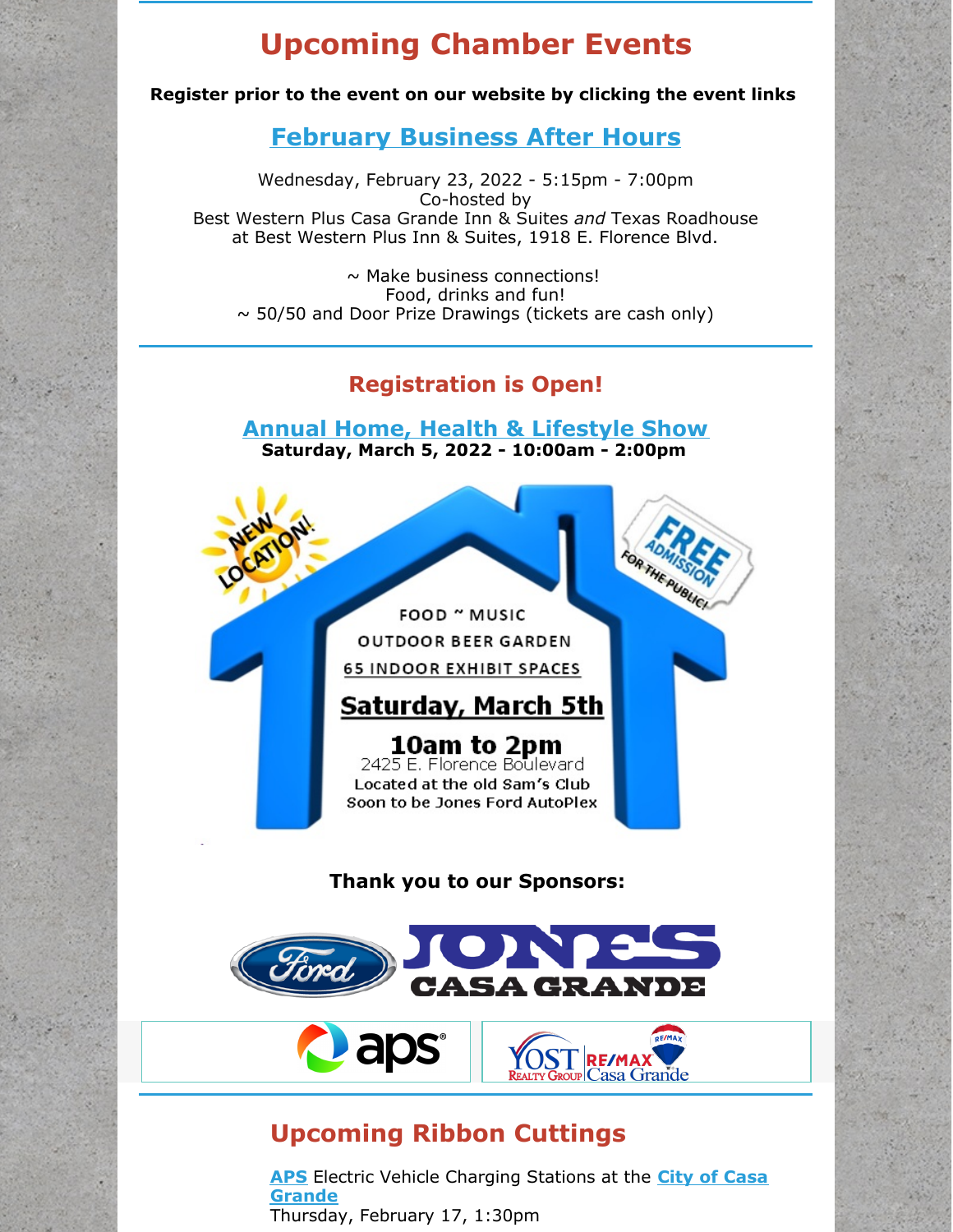City Complex off Florence Boulevard, behind the "old GYM"

**Best [Western](https://www.bestwestern.com/en_US/book/hotel-rooms.03173.html?iata=00171880&ssob=BLBWI0004G&cid=BLBWI0004G:google:gmb:03173) Plus Casa Grande Inn & Suites**

1918 E. Florence Blvd., Casa Grande Wednesday, February 23, Ribbon Cutting at 4:00pm

#### **Making the most of a Member moment**

We were pleased to present Andy Phillips of **[Phillips](http://www.phillipsbailbonds.com) Bail Bonds** with a membership plaque. Phillips Bail Bonds has been a member since 2018, and their mission is helping families in crisis situation. Learn more, call 520-510-9606.



# **CHAMBER RENEWALS**

**January 1 - 31, 2022**

**A great big THANK YOU to the following Chamber Members for renewing their memberships!**

- **Abbott [Nutrition](http://www.abbott.com)**
- **AMS [Insurance](http://www.amsins.com)**
- **[Angels](http://www.angelscarehealth.com) Care Home Health**
- **Arizona [Complete](http://www.azcompletehealth.com) Health**
- **[Arizona's](http://www.azbestpest.com) Best Choice Pest & Termite Services**
- **AVON Products - Laurie [Inselmann](http://www.youravon.com/beautybylpi)**
- **AZ Notary & [Fingerprinting](http://www.aznotaryandfingerprinting.com) LLC**
- **Banner Casa Grande [Medical](http://www.bannerhealth.com/casagrande) Center**
- **Big [House](http://www.facebook.com/BigHouseCafe) Café**
- **BlackBox [Foundation](http://www.blackboxcg.org)**
- **Boston's [Restaurant](http://www.bostons.com) & Sports Bar**
- **Casa Grande [Alliance](http://www.casagrandealliance.org)**
- **Casa [Grande](http://www.azdps.gov/node/20958) Justice Court**
- **Casa [Grande](http://facebook.com/CGRollerDerby) Roller Derby**
- **[Caywood](http://www.caywoodfarms.com) Farm Tours, LLC**
- **Cooper & [Rueter,](http://www.centralazlaw.com) LLP**
- **[Essential](https://donnelly-chiropractic-dba-essential-health-and-medicine.business.site/) Health and Medicine**
- **Girl Scouts of [Southern](http://www.girlscoutssoaz.org) Arizona**
- **[Heavenly](http://www.heavenlytouchaz.com) Touch**
- **Heritage Casa Grande Funeral Home and [Cremation](http://www.heritagefuneralchapels.com) Society of AZ**
- **[L'Grande](http://www.lgrande.cafe) Cafe**
- **Merle's [Automotive](http://www.merlesauto.com) Supply**
- **[Palmer](http://www.palmerlawaz.net) Law Group, PLLC**
- **Right Away [Disposal](http://www.rightawaydisposal.com)**
- **Robson [Publishing](http://www.robsonranchviews.com) - Robson Ranch Views**
- **Rush Air Conditioning & [Refrigeration](http://www.rushairconditioning.com)**
- **TJ Shope, AZ District 8 [Senator](http://www.tjshope.com)**
- **[Southwestern](http://www.sweye.com) Eye Center**
- **Vern Lewis [Welding](http://www.vernlewis.com) Supply**
- **Wells Fargo - [Florence](http://www.wellsfargo.com) Blvd.**
- **Wells Fargo - [Mission](http://www.wellsfargo.com) Pkwy.**

#### **Membership Information**:

To learn more about benefits of membership contact Ken Saltzmann at the Chamber, 520-836-2125, email **[membership@casagrandechamber.org](mailto:membership@casagrandechamber.org)**. or visit the **Member [Benefits](https://casagrandechamber.org/member-benefits/)** page on our website.